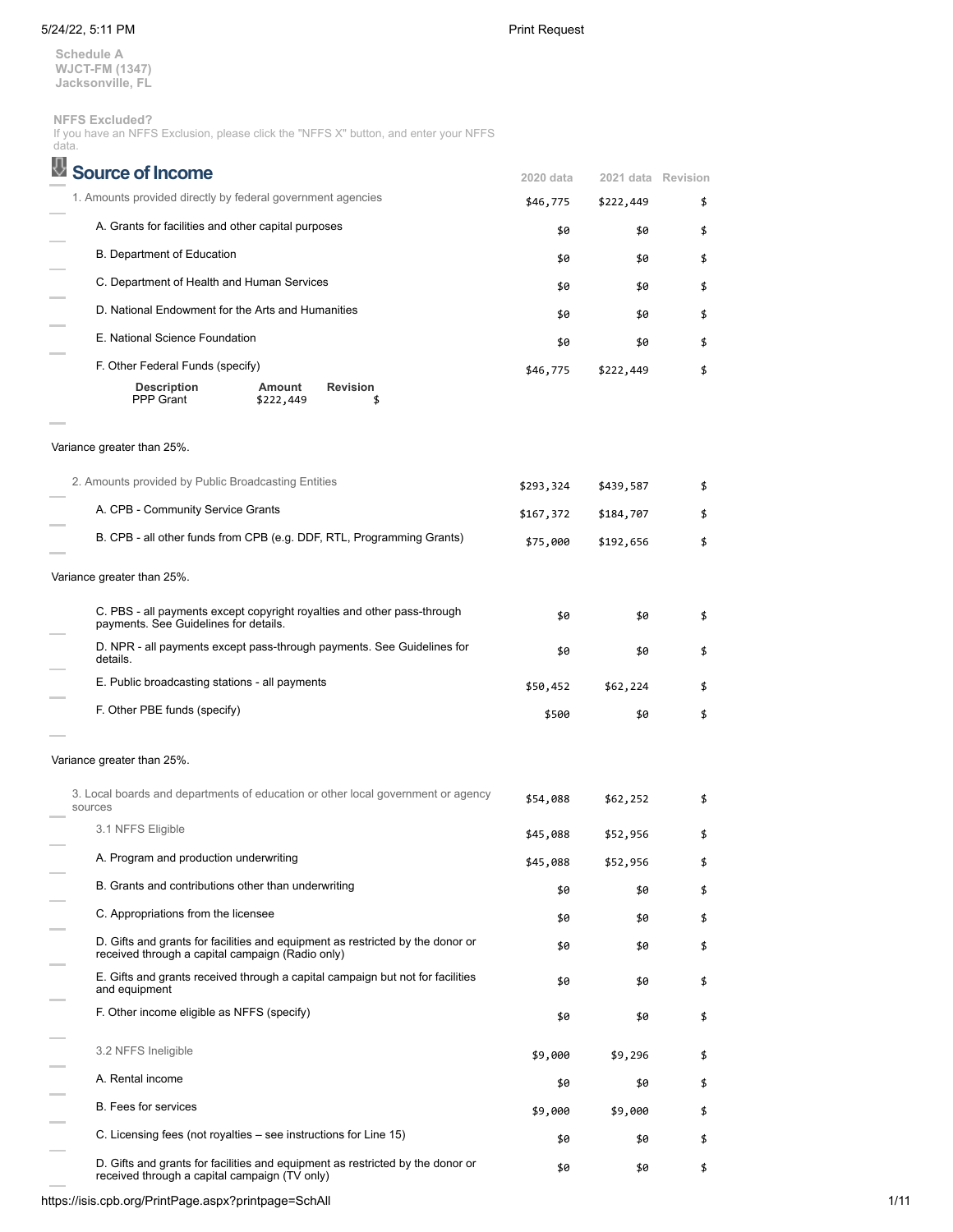# 5/24/22, 5:11 PM Print Request E. Other income ineligible for NFFS inclusion **Description Amount Revision** Digital UW  $$296$  \$ \$0 \$296 \$ 4. State boards and departments of education or other state government or agency sources \$84,918 \$156,059 \$ 4.1 NFFS Eligible \$84,918 \$155,802 \$ Variance greater than 25%. A. Program and production underwriting  $$55,802$  \$ Variance greater than 25%. B. Grants and contributions other than underwriting  $$35,000$  \$100,000 \$100,000 \$100 Variance greater than 25%. C. Appropriations from the licensee  $\qquad \qquad$  \$0 \$ D. Gifts and grants for facilities and equipment as restricted by the donor or D. Gifts and grants for facilities and equipment as restricted by the donor or  $$6\,$   $$9\,$   $$9\,$   $$9\,$   $$9\,$   $$9\,$   $$9\,$   $$2\,$ E. Gifts and grants received through a capital campaign but not for facilities and equipment \$0 \$0 \$ F. Other income eligible as NFFS (specify)  $\qquad \qquad$  \$0 \$ 4.2 NFFS Ineligible  $\overline{3}$   $\overline{4}$   $\overline{2}$   $\overline{3}$   $\overline{4}$   $\overline{2}$   $\overline{3}$   $\overline{4}$   $\overline{3}$   $\overline{2}$   $\overline{4}$   $\overline{3}$   $\overline{4}$   $\overline{3}$   $\overline{4}$   $\overline{3}$   $\overline{4}$   $\overline{3}$   $\overline{4}$   $\overline{3}$   $\overline{4}$   $\overline{3}$   $\overline$ A. Rental income  $\qquad \qquad$  \$0 \$ B. Fees for services  $\frac{1}{2}$ C. Licensing fees (not royalties – see instructions for Line 15)  $$6$  \$0  $$5$ D. Gifts and grants for facilities and equipment as restricted by the donor or D. Gifts and grants for facilities and equipment as restricted by the donor or  $\mathfrak{so}$   $\mathfrak{so}$   $\mathfrak{so}$   $\mathfrak{so}$ E. Other income ineligible for NFFS inclusion **Description Amount Revision** Digital UW \$0 \$257 \$ 5. State colleges and universities  $$56,778$  \$99,211 \$ 5.1 NFFS Eligible \$66,778 \$99,211 \$ Variance greater than 25%. A. Program and production underwriting example to the set of the set of the set of the set of the set of the set of the set of the set of the set of the set of the set of the set of the set of the set of the set of the set Variance greater than 25%. B. Grants and contributions other than underwriting the state of the state of the state of the state of the state of the state of the state of the state of the state of the state of the state of the state of the state of t C. Appropriations from the licensee  $\frac{1}{2}$  \$0 \$0 \$ D. Gifts and grants for facilities and equipment as restricted by the donor or \$0 \$<br>received through a capital campaign (Radio only) E. Gifts and grants received through a capital campaign but not for facilities and equipment \$0 \$0 \$ F. Other income eligible as NFFS (specify)  $\qquad \qquad$  \$0 \$ 5.2 NFFS Ineligible  $\qquad \qquad$  \$0  $\qquad \qquad$  \$0  $\qquad \qquad$  \$0  $\qquad \qquad$  \$ A. Rental income  $\qquad \qquad$  \$0  $\qquad \qquad$  \$0  $\qquad \qquad$  \$0  $\qquad \qquad$  \$ B. Fees for services  $\frac{1}{2}$   $\frac{1}{2}$   $\frac{1}{2}$   $\frac{1}{2}$   $\frac{1}{2}$   $\frac{1}{2}$   $\frac{1}{2}$   $\frac{1}{2}$   $\frac{1}{2}$   $\frac{1}{2}$   $\frac{1}{2}$   $\frac{1}{2}$   $\frac{1}{2}$   $\frac{1}{2}$   $\frac{1}{2}$   $\frac{1}{2}$   $\frac{1}{2}$   $\frac{1}{2}$   $\frac{1}{2}$   $\frac{1}{2}$  C. Licensing fees (not royalties – see instructions for Line 15)  $$6$  \$0  $$$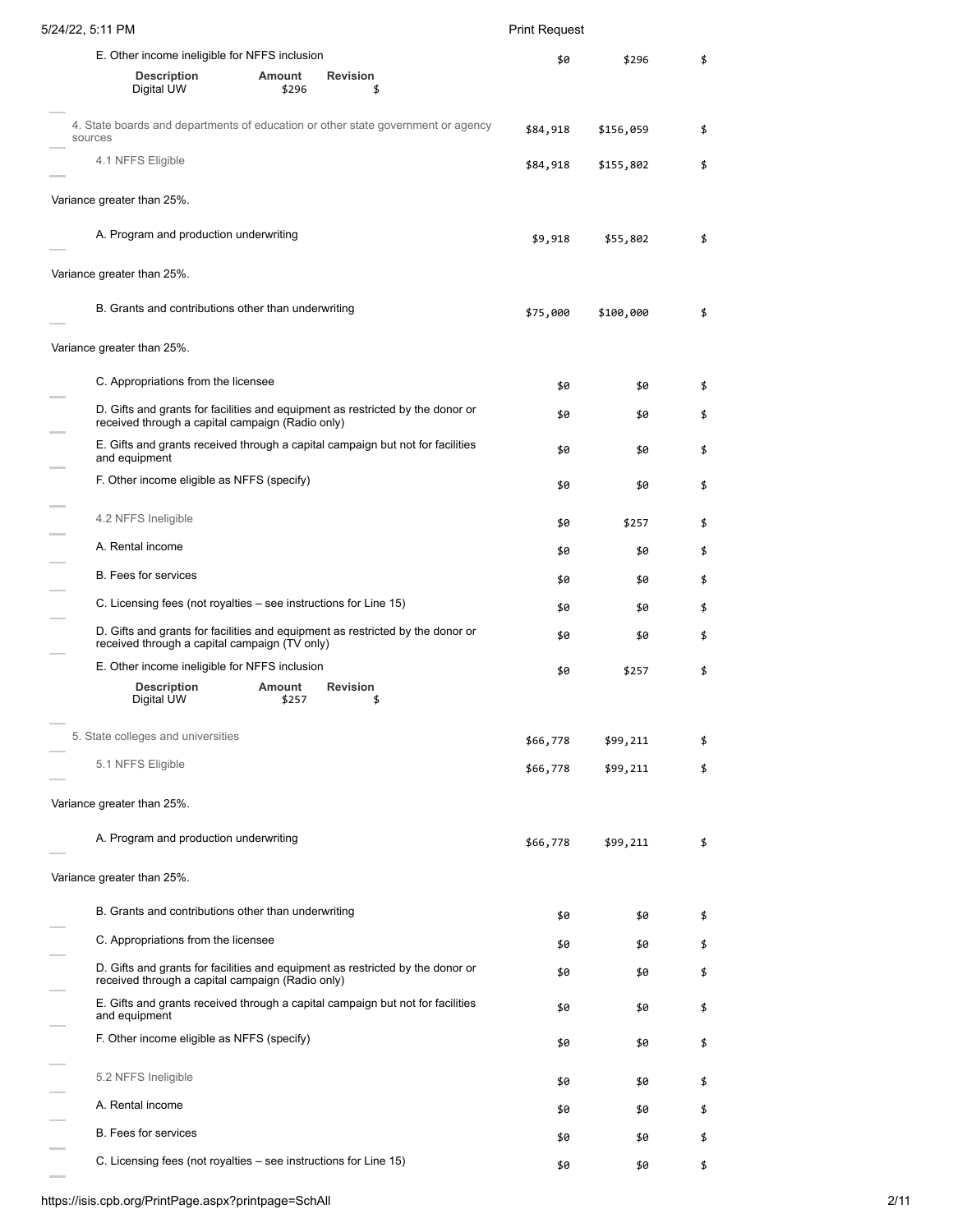| 5/24/22, 5:11 PM                                                                                                                   | <b>Print Request</b> |           |    |
|------------------------------------------------------------------------------------------------------------------------------------|----------------------|-----------|----|
| D. Gifts and grants for facilities and equipment as restricted by the donor or<br>received through a capital campaign (TV only)    | \$0                  | \$0       | \$ |
| E. Other income ineligible for NFFS inclusion                                                                                      | \$0                  | \$0       | \$ |
| 6. Other state-supported colleges and universities                                                                                 | \$0                  | \$0       | \$ |
| 6.1 NFFS Eligible                                                                                                                  | \$0                  | \$0       | \$ |
| A. Program and production underwriting                                                                                             | \$0                  | \$0       | \$ |
| B. Grants and contributions other than underwriting                                                                                | \$0                  | \$0       | \$ |
| C. Appropriations from the licensee                                                                                                | \$0                  | \$0       | \$ |
| D. Gifts and grants for facilities and equipment as restricted by the donor or<br>received through a capital campaign (Radio only) | \$0                  | \$0       | \$ |
| E. Gifts and grants received through a capital campaign but not for facilities<br>and equipment                                    | \$0                  | \$0       | \$ |
| F. Other income eligible as NFFS (specify)                                                                                         | \$0                  | \$0       | \$ |
| 6.2 NFFS Ineligible                                                                                                                | \$0                  | \$0       | \$ |
| A. Rental income                                                                                                                   | \$0                  | \$0       | \$ |
| <b>B.</b> Fees for services                                                                                                        | \$0                  | \$0       | \$ |
| C. Licensing fees (not royalties – see instructions for Line 15)                                                                   | \$0                  | \$0       | \$ |
| D. Gifts and grants for facilities and equipment as restricted by the donor or<br>received through a capital campaign (TV only)    | \$0                  | \$0       | \$ |
| E. Other income ineligible for NFFS inclusion                                                                                      | \$0                  | \$0       | \$ |
| 7. Private colleges and universities                                                                                               | \$11,563             | \$14,867  | \$ |
| 7.1 NFFS Eligible                                                                                                                  | \$11,563             | \$14,305  | \$ |
| A. Program and production underwriting                                                                                             | \$11,563             | \$14,305  | \$ |
| B. Grants and contributions other than underwriting                                                                                | \$0                  | \$0       | \$ |
| C. Appropriations from the licensee                                                                                                | \$0                  | \$0       | \$ |
| D. Gifts and grants for facilities and equipment as restricted by the donor or<br>received through a capital campaign (Radio only) | \$0                  | \$0       | \$ |
| E. Gifts and grants received through a capital campaign but not for facilities<br>and equipment                                    | \$0                  | \$0       | \$ |
| F. Other income eligible as NFFS (specify)                                                                                         | \$0                  | \$0       | \$ |
| 7.2 NFFS Ineligible                                                                                                                | \$0                  | \$562     | \$ |
| A. Rental income                                                                                                                   | \$0                  | \$0       | \$ |
| <b>B.</b> Fees for services                                                                                                        | \$0                  | \$0       | \$ |
| C. Licensing fees (not royalties – see instructions for Line 15)                                                                   | \$0                  | \$0       | \$ |
| D. Gifts and grants for facilities and equipment as restricted by the donor or<br>received through a capital campaign (TV only)    | \$0                  | \$0       | \$ |
| E. Other income ineligible for NFFS inclusion                                                                                      | \$0                  | \$562     | \$ |
| <b>Description</b><br>Amount<br><b>Revision</b><br>Digital UW<br>\$562<br>\$                                                       |                      |           |    |
| 8. Foundations and nonprofit associations                                                                                          | \$319,244            | \$575,150 | \$ |
| 8.1 NFFS Eligible                                                                                                                  | \$258,578            | \$515,350 | \$ |
| Variance greater than 25%.                                                                                                         |                      |           |    |
|                                                                                                                                    |                      |           |    |
| A. Program and production underwriting                                                                                             | \$211,578            | \$272,528 | \$ |

i. Variance greater than 25%.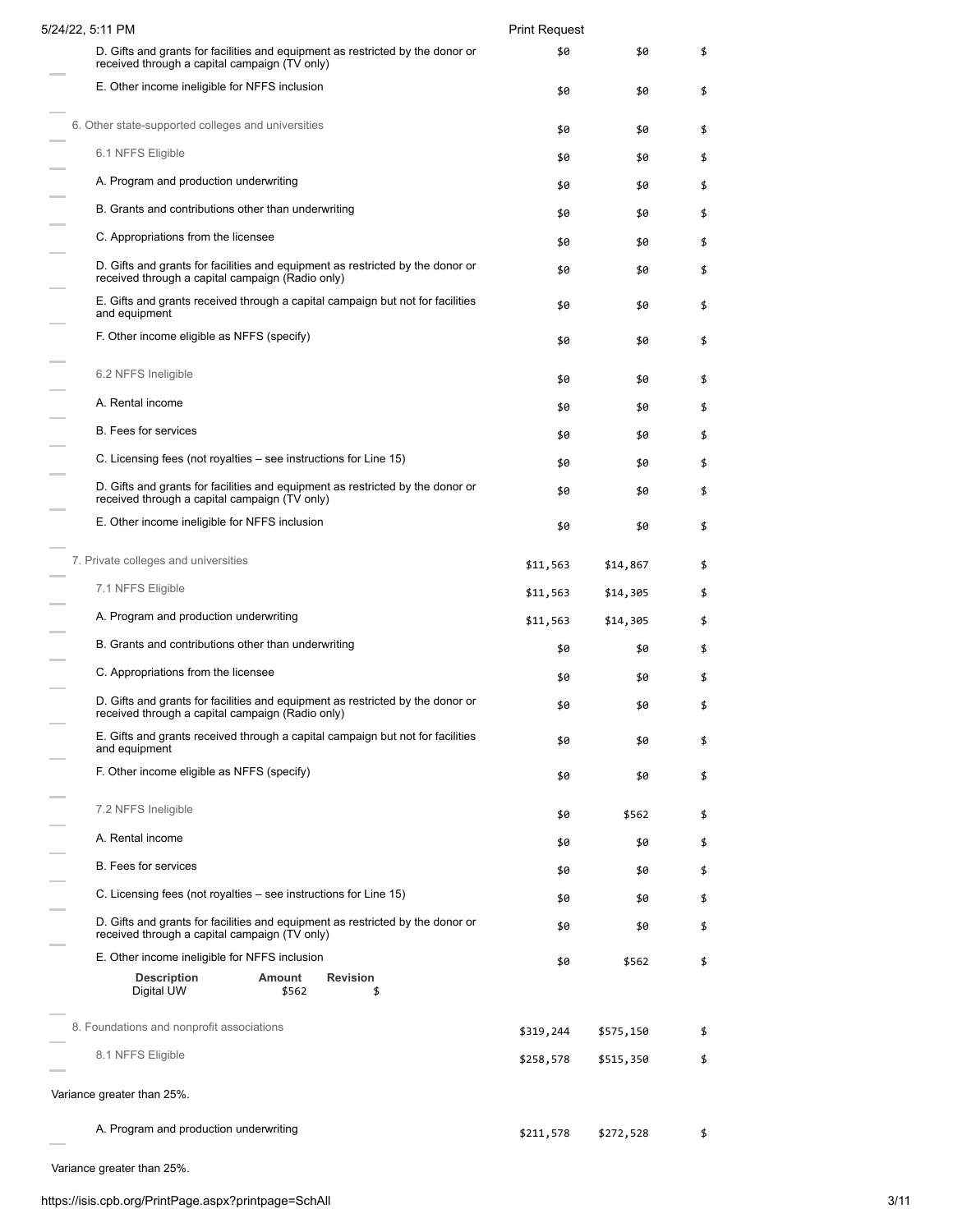| 5/24/22, 5:11 PM                                                                                                                                                                         | <b>Print Request</b> |           |    |
|------------------------------------------------------------------------------------------------------------------------------------------------------------------------------------------|----------------------|-----------|----|
| B. Grants and contributions other than underwriting                                                                                                                                      | \$47,000             | \$242,822 | \$ |
| Variance greater than 25%.                                                                                                                                                               |                      |           |    |
| C. Gifts and grants for facilities and equipment as restricted by the donor or<br>received through a capital campaign (Radio only)                                                       | \$0                  | \$0       | \$ |
| D. Gifts and grants received through a capital campaign but not for facilities<br>and equipment                                                                                          | \$0                  | \$0       | \$ |
| E. Other income eligible as NFFS (specify)                                                                                                                                               | \$0                  | \$0       | \$ |
| 8.2 NFFS Ineligible                                                                                                                                                                      | \$60,666             | \$59,800  | \$ |
| A. Rental income                                                                                                                                                                         | \$60,666             | \$55,718  | \$ |
| <b>B.</b> Fees for services                                                                                                                                                              | \$0                  | \$0       | \$ |
| C. Licensing fees (not royalties – see instructions for Line 15)                                                                                                                         | \$0                  | \$0       | \$ |
| D. Gifts and grants for facilities and equipment as restricted by the donor or<br>received through a capital campaign (TV only)                                                          | \$0                  | \$0       | \$ |
| E. Other income ineligible for NFFS inclusion                                                                                                                                            | \$0                  | \$4,082   | \$ |
| <b>Description</b><br><b>Revision</b><br>Amount<br>Digital UW<br>\$4,082<br>\$                                                                                                           |                      |           |    |
| 9. Business and Industry                                                                                                                                                                 | \$591,412            | \$563,902 | \$ |
| 9.1 NFFS Eligible                                                                                                                                                                        | \$547,376            | \$493,100 | \$ |
| A. Program and production underwriting                                                                                                                                                   | \$547,376            | \$493,100 | \$ |
| B. Grants and contributions other than underwriting                                                                                                                                      | \$0                  | \$0       | \$ |
| C. Gifts and grants for facilities and equipment as restricted by the donor or<br>received through a capital campaign (Radio only)                                                       | \$0                  | \$0       | \$ |
| D. Gifts and grants received through a capital campaign but not for facilities<br>and equipment                                                                                          | \$0                  | \$0       | \$ |
| E. Other income eligible as NFFS (specify)                                                                                                                                               | \$0                  | \$0       | \$ |
| 9.2 NFFS Ineligible                                                                                                                                                                      | \$44,036             | \$70,802  | \$ |
| Variance greater than 25%.                                                                                                                                                               |                      |           |    |
| A. Rental income                                                                                                                                                                         | \$34,334             | \$59,041  | \$ |
| Variance greater than 25%.                                                                                                                                                               |                      |           |    |
| <b>B.</b> Fees for services                                                                                                                                                              | \$0                  | \$0       | \$ |
| C. Licensing fees (not royalties – see instructions for Line 15)                                                                                                                         | \$0                  | \$0       | \$ |
| D. Gifts and grants for facilities and equipment as restricted by the donor or<br>received through a capital campaign (TV only)                                                          | \$0                  | \$0       | \$ |
| E. Other income ineligible for NFFS inclusion                                                                                                                                            | \$9,702              | \$11,761  | \$ |
| <b>Description</b><br>Amount<br>Revision<br>Digital UW<br>\$11,761<br>\$                                                                                                                 |                      |           |    |
| 10. Memberships and subscriptions (net of membership bad debt expense)                                                                                                                   | \$747,258            | \$782,003 | \$ |
| 10.1 NFFS Exclusion – Fair market value of premiums that are not of<br>insubstantial value                                                                                               | \$9,095              | \$312     | \$ |
| Variance greater than 25%.                                                                                                                                                               |                      |           |    |
| 10.2 NFFS Exclusion – All bad debt expenses from NFFS eligible revenues<br>including but not limited to pledges, underwriting, and membership (unless<br>netted elsewhere in Schedule A) | \$577                | \$80,435  | \$ |
| 2020 data<br>2021 data<br>10.3 Total number of contributors.                                                                                                                             |                      |           |    |
| 5,749<br>5,350                                                                                                                                                                           |                      |           |    |

÷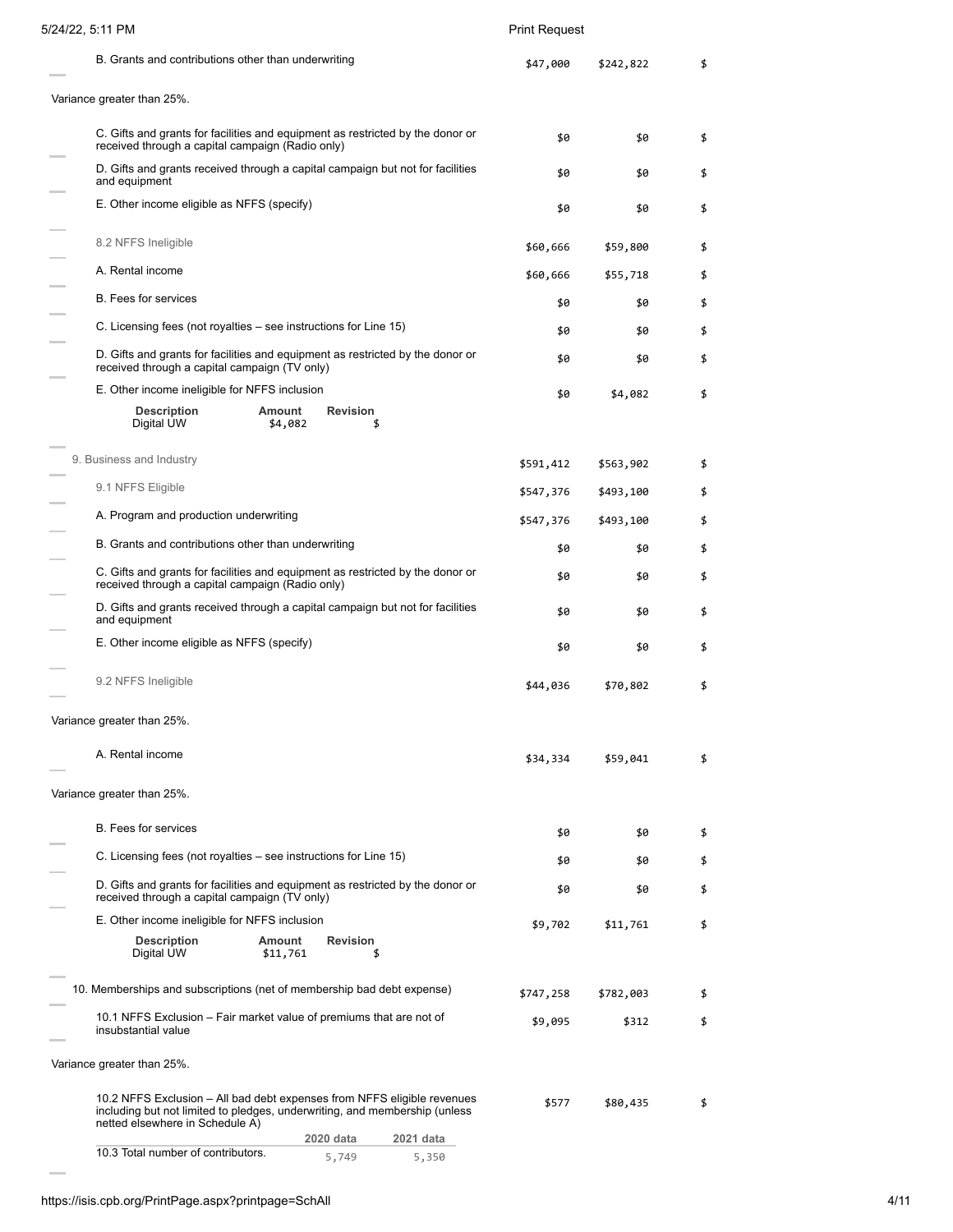## 5/24/22, 5:11 PM Print Request

Variance greater than 25%.

| 11. Revenue from Friends groups less any revenue included on line 10                                                                         | \$0             | \$0                | \$ |
|----------------------------------------------------------------------------------------------------------------------------------------------|-----------------|--------------------|----|
| 2020 data<br>2021 data<br>11.1 Total number of Friends<br>0                                                                                  | 0               |                    |    |
| contributors.                                                                                                                                |                 |                    |    |
| 12. Subsidiaries and other activities unrelated to public broadcasting (See<br>instructions)                                                 | \$0             | \$0                | \$ |
| A. Nonprofit subsidiaries involved in telecommunications activities                                                                          | \$0             | \$0                | \$ |
| B. NFFS Ineligible – Nonprofit subsidiaries not involved in telecommunications<br>activities                                                 | \$0             | \$0                |    |
| C. NFFS Ineligible – For-profit subsidiaries regardless of the nature of its<br>activities                                                   | \$0             | \$0                | \$ |
| D. NFFS Ineligible – Other activities unrelated to public brodcasting                                                                        | \$0             | \$0                | \$ |
| <b>Form of Revenue</b>                                                                                                                       | 2020 data       | 2021 data Revision |    |
| 13. Auction revenue (see instructions for Line 13)                                                                                           | \$0             | \$0                | \$ |
| A. Gross auction revenue                                                                                                                     | \$0             | \$0                | \$ |
| <b>B.</b> Direct auction expenses                                                                                                            | \$0             | \$0                | \$ |
| 14. Special fundraising activities (see instructions for Line 14)                                                                            | \$0             | \$0                |    |
| A. Gross special fundraising revenues                                                                                                        | \$0             | \$0                | \$ |
| B. Direct special fundraising expenses                                                                                                       | \$0             | \$0                | \$ |
| 15. Passive income                                                                                                                           | \$0             | \$0                | \$ |
| A. Interest and dividends (other than on endowment funds)                                                                                    | \$0             | \$0                | \$ |
| <b>B.</b> Royalties                                                                                                                          | \$0             | \$0                | \$ |
| C. PBS or NPR pass-through copyright royalties                                                                                               |                 |                    |    |
| 16. Gains and losses on investments, charitable trusts and gift annuities and sale<br>of other assets (other than endowment funds)           | \$0<br>\$0      | \$0<br>\$0         | \$ |
| A. Gains from sales of property and equipment (do not report losses)                                                                         | \$0             | \$0                | \$ |
| B. Realized gains/losses on investments (other than endowment funds)                                                                         | \$0             | \$0                | \$ |
| C. Unrealized gains/losses on investments and actuarial gains/losses on<br>charitable trusts and gift annuities (other than endowment funds) | \$0             | \$0                |    |
| 17. Endowment revenue                                                                                                                        | \$0             | \$0                |    |
| A. Contributions to endowment principal                                                                                                      |                 |                    | \$ |
| B. Interest and dividends on endowment funds                                                                                                 | \$0             | \$0                | \$ |
|                                                                                                                                              | \$0             | \$0                | \$ |
| C. Realized net investment gains and losses on endowment funds (if this is a<br>negative amount, add a hyphen, e.g., "-1,765")               | \$0             | \$0                | \$ |
| D. Unrealized net investment gains and losses on endowment funds (if this is<br>a negative amount, add a hyphen, e.g., "-1,765")             | \$0             | \$0                | \$ |
| 18. Capital fund contributions from individuals (see instructions)                                                                           | \$0             | \$0                | \$ |
| A. Facilities and equipment (except funds received from federal or public<br>broadcasting sources)                                           | \$0             | \$0                | \$ |
| <b>B.</b> Other                                                                                                                              | \$0             | \$0                | \$ |
| 19. Gifts and bequests from major individual donors                                                                                          | \$392,875       | \$554,492          | \$ |
| 2020 data<br>2021 data<br>19.1 Total number of major individual<br>167<br>173<br>donors                                                      |                 |                    |    |
|                                                                                                                                              |                 |                    |    |
| Variance greater than 25%.                                                                                                                   |                 |                    |    |
| 20. Other Direct Revenue                                                                                                                     | \$0             | \$2,421            | \$ |
| <b>Description</b><br>Amount                                                                                                                 | <b>Revision</b> |                    |    |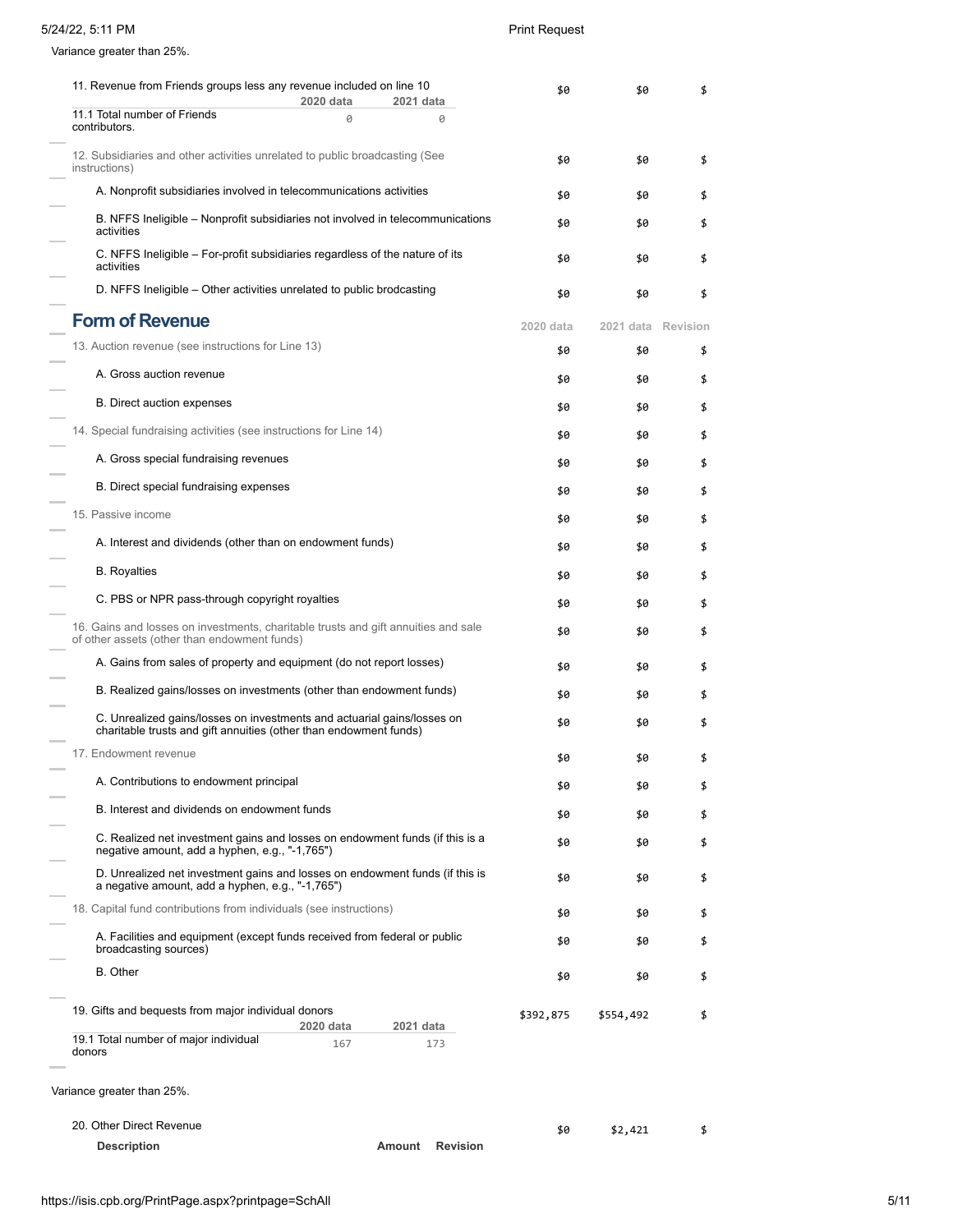5/24/22, 5:11 PM Print Request

| <b>Description</b><br>misc refunds, 403b forfeitures, etc. |                |                 | Amount<br>\$2,421 | <b>Revision</b> |
|------------------------------------------------------------|----------------|-----------------|-------------------|-----------------|
| <b>Exclusion Description</b><br>Sale of premiums           | Amount<br>\$54 | <b>Revision</b> |                   |                 |
| misc refunds, 403b<br>forfeitures etc                      | \$2,367        |                 |                   |                 |

| Line 21. Proceeds from the FCC Spectrum Incentive Auction, interest and<br>dividends earned on these funds, channel sharing revenues, and spectrum leases | \$0         | \$0         |    |
|-----------------------------------------------------------------------------------------------------------------------------------------------------------|-------------|-------------|----|
| A. Proceeds from sale in spectrum auction                                                                                                                 | \$0         | \$0         | \$ |
| B. Interest and dividends earned on spectrum auction related revenue                                                                                      | \$0         | \$0         | \$ |
| C. Payments from spectrum auction speculators                                                                                                             | \$0         | \$0         |    |
| D. Channel sharing and spectrum leases revenues                                                                                                           | \$0         | \$0         | \$ |
| E. Spectrum repacking funds                                                                                                                               | \$0         | \$0         |    |
| 22. Total Revenue (Sum of lines 1 through 12, 13.A, 14.A, and 15 through 21)                                                                              | \$2,608,235 | \$3,472,393 |    |
|                                                                                                                                                           |             |             |    |

## Variance greater than 25%.

| Click here to view all NFFS Eligible revenue on Lines 3 through 9.                                                                     |           |                    |    |
|----------------------------------------------------------------------------------------------------------------------------------------|-----------|--------------------|----|
| Click here to view all NFFS Ineligible revenue on Lines 3 through 9.                                                                   |           |                    |    |
| <b>Adjustments to Revenue</b>                                                                                                          | 2020 data | 2021 data Revision |    |
| 23. Federal revenue from line 1.                                                                                                       | \$46,775  | \$222,449          | \$ |
| Variance greater than 25%.                                                                                                             |           |                    |    |
| 24. Public broadcasting revenue from line 2.                                                                                           | \$293,324 | \$439,587          | \$ |
| Variance greater than 25%.                                                                                                             |           |                    |    |
| 25. Capital funds exclusion—TV (3.2D, 4.2D, 5.2D, 6.2D, 7.2D, 8.2D, 9.2D, 18A)                                                         | \$0       | \$0                | \$ |
| 26. Revenue on line 20 not meeting the source, form, purpose, or recipient criteria                                                    | \$0       | \$2,421            | \$ |
| 27. Other automatic subtractions from total revenue                                                                                    | \$123,374 | \$221,464          | \$ |
| A. Auction expenses – limited to the lesser of lines 13a or 13b                                                                        | \$0       | \$0                | \$ |
| B. Special fundraising event expenses – limited to the lesser of lines 14a or<br>14 <sub>b</sub>                                       | \$0       | \$0                | \$ |
| C. Gains from sales of property and equipment - line 16a                                                                               | \$0       | \$0                | \$ |
| D. Realized gains/losses on investments (other than endowment funds) – line<br>16 <sub>b</sub>                                         | \$0       | \$0                | \$ |
| E. Unrealized investment and actuarial gains/losses (other than endowment<br>$funds$ ) – line 16c                                      | \$0       | \$0                | \$ |
| F. Realized and unrealized net investment gains/losses on endowment funds –<br>line 17c, line 17d                                      | \$0       | \$0                | \$ |
| G. Rental income (3.2A, 4.2A, 5.2A, 6.2A, 7.2A, 8.2A, 9.2A)                                                                            | \$95,000  | \$114,759          | \$ |
| H. Fees for services (3.2B, 4.2B, 5.2B, 6.2B, 7.2B, 8.2B, 9.2B)                                                                        | \$9,000   | \$9,000            | \$ |
| I. Licensing Fees (3.2C, 4.2C, 5.2C, 6.2C, 7.2C, 8.2C, 9.2C)                                                                           | \$0       | \$0                | \$ |
| J. Other revenue ineligible as NFFS $(3.2E, 4.2E, 5.2E, 6.2E, 7.2E, 8.2E, 9.2E)$                                                       | \$9,702   | \$16,958           | \$ |
| Variance greater than 25%.                                                                                                             |           |                    |    |
| K. FMV of high-end premiums (Line 10.1)                                                                                                | \$9,095   | \$312              | \$ |
| Variance greater than 25%.                                                                                                             |           |                    |    |
| L. All bad debt expenses from NFFS eligible revenues including but not limited<br>to pledges, underwriting, and membership (Line 10.2) | \$577     | \$80,435           | \$ |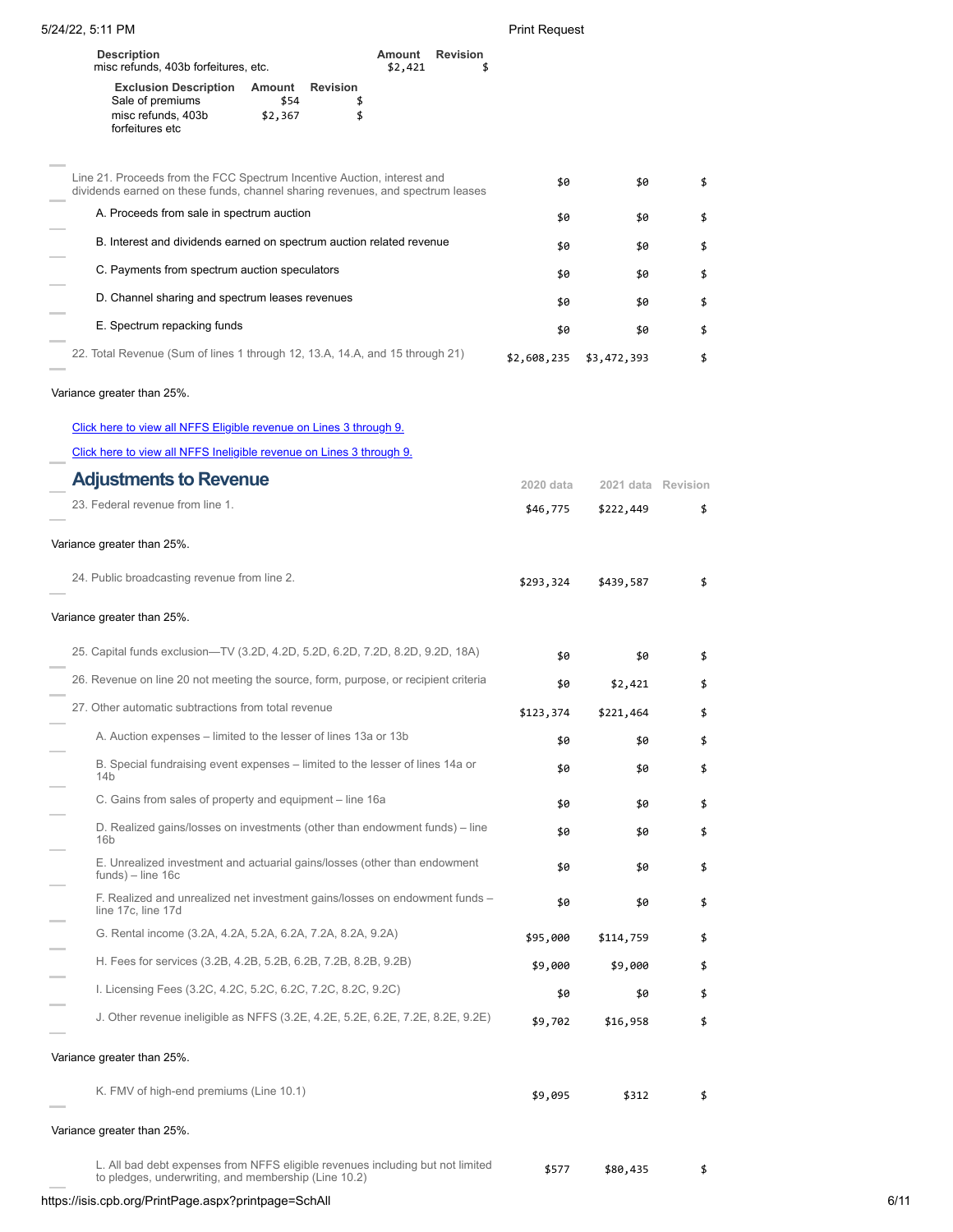### Variance greater than 25%.

| 12.C, 12.D)                                                                                                                                              | M. Revenue from subsidiaries and other activities ineligible as NFFS (12.B, |           |                                   |               | \$0         |             | \$0      | \$ |
|----------------------------------------------------------------------------------------------------------------------------------------------------------|-----------------------------------------------------------------------------|-----------|-----------------------------------|---------------|-------------|-------------|----------|----|
|                                                                                                                                                          | N. Proceeds from spectrum auction and related revenues from line 21.        |           |                                   |               | \$0         |             | \$0      | \$ |
| 28. Total Direct Nonfederal Financial Support (Line 22 less Lines 23 through<br>27). (Forwards to line 1 of the Summary of Nonfederal Financial Support) |                                                                             |           |                                   |               | \$2,144,762 | \$2,586,472 |          | \$ |
| Comments                                                                                                                                                 |                                                                             |           |                                   |               |             |             |          |    |
| Comment                                                                                                                                                  | Name                                                                        | Date      |                                   | <b>Status</b> |             |             |          |    |
| Property rights                                                                                                                                          | Erin Moran                                                                  | 2/21/2022 |                                   | Note          |             |             |          |    |
| 883 Mem and 79,552 UW<br>from SFE prepared for Audit                                                                                                     | Erin Moran                                                                  | 2/22/2022 |                                   | Note          |             |             |          |    |
| ARP Stabilization funding,<br>The Black Church (via<br>VuHaus) and special COVID<br>promotion grant                                                      | Erin Moran                                                                  | 2/25/2022 |                                   | Note          |             |             |          |    |
| Increased grants for Local<br>Journalism Initiative and<br>Jacksonville Music<br>Experience                                                              | Erin Moran                                                                  | 2/25/2022 |                                   | Note          |             |             |          |    |
| <b>Schedule B WorkSheet</b><br><b>WJCT-FM (1347)</b><br>Jacksonville, FL                                                                                 |                                                                             |           |                                   |               |             |             |          |    |
| Comments                                                                                                                                                 |                                                                             |           |                                   |               |             |             |          |    |
| Comment<br><b>Occupancy List</b><br><b>WJCT-FM (1347)</b><br>Jacksonville, FL                                                                            | Name                                                                        | Date      |                                   | <b>Status</b> |             |             |          |    |
|                                                                                                                                                          |                                                                             |           | <b>Type of Occupancy Location</b> |               |             |             | Value    |    |
| <b>Schedule B Totals</b><br><b>WJCT-FM (1347)</b><br>Jacksonville, FL                                                                                    |                                                                             |           |                                   |               |             |             |          |    |
|                                                                                                                                                          |                                                                             |           | 2020 data                         |               |             | 2021 data   |          |    |
| 1. Total support activity benefiting station                                                                                                             |                                                                             |           |                                   | \$            |             | \$0         |          | \$ |
| 2. Occupancy value                                                                                                                                       |                                                                             |           |                                   |               |             | \$0         |          | \$ |
| 3. Deductions: Fees paid to the licensee for overhead<br>recovery, assessment, etc.                                                                      |                                                                             |           |                                   | \$            |             | \$0         |          | \$ |
| 4. Deductions: Support shown on lines 1 and 2 in excess<br>of revenue reported in financial statements.                                                  |                                                                             |           |                                   | \$            |             | \$0         |          | \$ |
| 5. Total Indirect Administrative Support (Forwards to Line 2<br>of the Summary of Nonfederal Financial Support)                                          |                                                                             |           |                                   | \$            |             | \$0         |          | \$ |
| 6. Please enter an institutional type code for your licensee.                                                                                            |                                                                             |           |                                   |               |             |             |          |    |
| Comments<br>Comment<br>Schedule C                                                                                                                        | Name                                                                        | Date      |                                   | <b>Status</b> |             |             |          |    |
| <b>WJCT-FM (1347)</b><br>Jacksonville, FL                                                                                                                |                                                                             |           |                                   |               |             |             |          |    |
|                                                                                                                                                          |                                                                             |           | 2020 data                         | Donor<br>Code |             | 2021 data   | Revision |    |
| 1. PROFESSIONAL SERVICES (must be eligible as NFFS)                                                                                                      |                                                                             |           | \$0                               |               |             | \$4,989     | \$       |    |
| A. Legal                                                                                                                                                 |                                                                             |           | \$0                               |               |             | \$0         | \$       |    |
| B. Accounting and/or auditing                                                                                                                            |                                                                             |           | \$0                               |               | BS          | \$4,989     | \$       |    |
| C. Engineering                                                                                                                                           |                                                                             |           | \$0                               |               |             | \$0         | \$       |    |
| D. Other professionals (see specific line item instructions                                                                                              |                                                                             |           | \$0                               |               |             | \$0         | \$       |    |
| in Guidelines before completing)                                                                                                                         |                                                                             |           |                                   |               |             |             |          |    |

2. GENERAL OPERATIONAL SERVICES (must be eligible as NFFS) \$210,482 \$219,027 \$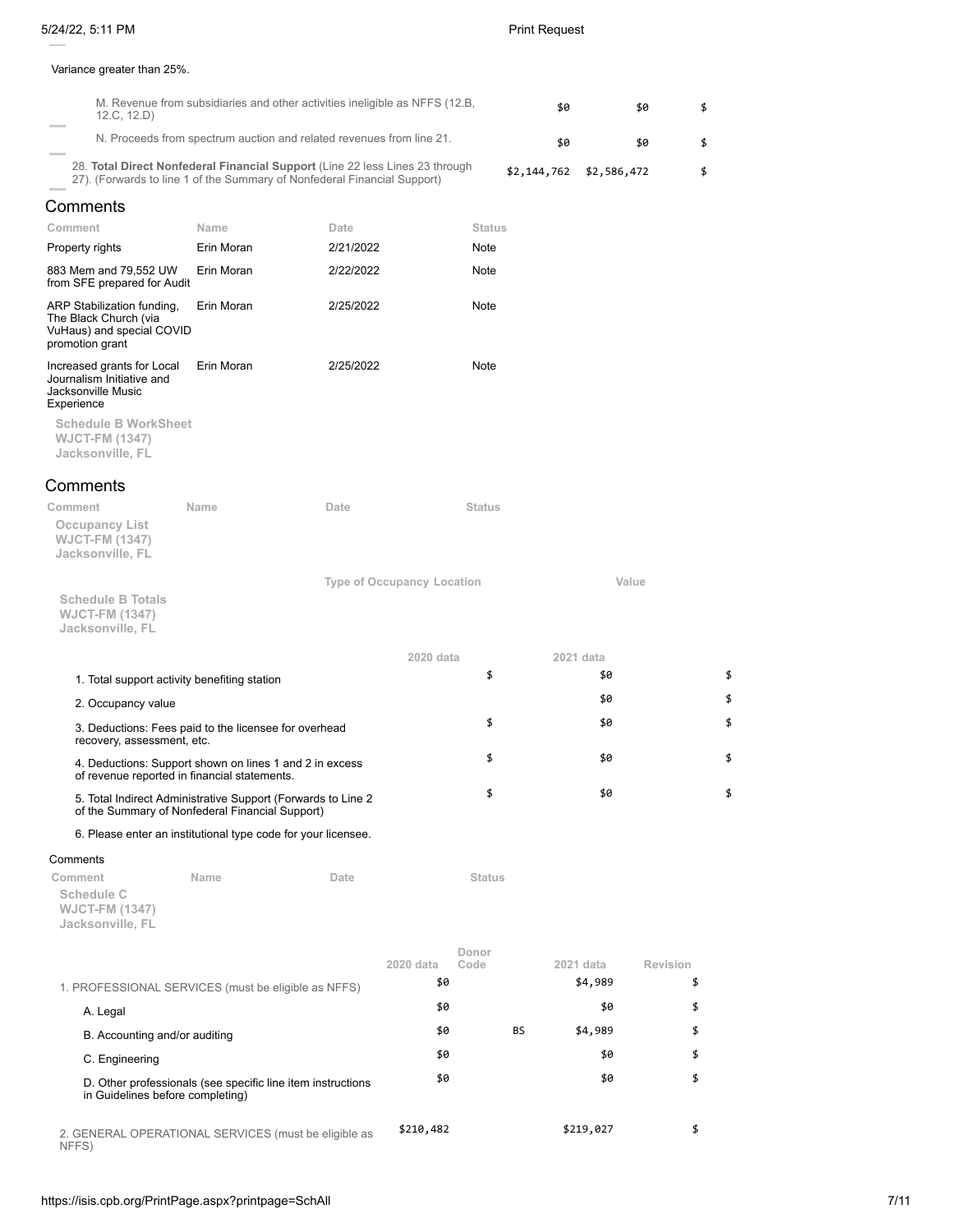|                                                                                                                                                                                   |    | 2020 data    | Donor<br>Code |           | 2021 data | Revision |
|-----------------------------------------------------------------------------------------------------------------------------------------------------------------------------------|----|--------------|---------------|-----------|-----------|----------|
| A. Annual rental value of space (studios, offices, or tower                                                                                                                       |    | SG \$210,482 |               | SG        | \$219,027 | \$       |
| facilities)                                                                                                                                                                       |    | \$0          |               |           | \$0       | \$       |
| B. Annual value of land used for locating a station-owned<br>transmission tower                                                                                                   |    |              |               |           |           |          |
| C. Station operating expenses                                                                                                                                                     |    | \$0          |               |           | \$0       | \$       |
| D. Other (see specific line item instructions in Guidelines<br>before completing)                                                                                                 |    | \$0          |               |           | \$0       | \$       |
| 3. OTHER SERVICES (must be eligible as NFFS)                                                                                                                                      |    | \$7,572      |               |           | \$5,716   | \$       |
| A. ITV or educational radio                                                                                                                                                       |    | \$0          |               |           | \$0       | \$       |
| B. State public broadcasting agencies (APBC, FL-DOE,<br>eTech Ohio)                                                                                                               | SG | \$7,572      |               | SG        | \$5,716   | \$       |
| C. Local advertising                                                                                                                                                              |    | \$0          |               |           | \$0       | \$       |
| D. National advertising                                                                                                                                                           |    | \$0          |               |           | \$0       | \$       |
| 4. Total in-kind contributions - services and other assets<br>eligible as NFFS (sum of lines 1 through 3), forwards to Line<br>3a. of the Summary of Nonfederal Financial Support |    | \$218,054    |               |           | \$229,732 | \$       |
| 5. IN-KIND CONTRIBUTIONS INELIGIBLE AS NFFS                                                                                                                                       |    | \$294,234    |               |           | \$262,921 | \$       |
| A. Compact discs, records, tapes and cassettes                                                                                                                                    |    | \$0          |               |           | \$0       | \$       |
| <b>B.</b> Exchange transactions                                                                                                                                                   |    | BS \$294,234 |               | <b>BS</b> | \$262,921 | \$       |
| C. Federal or public broadcasting sources                                                                                                                                         |    | \$0          |               |           | \$0       | \$       |
| D. Fundraising related activities                                                                                                                                                 |    | \$0          |               |           | \$0       | \$       |
| E. ITV or educational radio outside the allowable scope of<br>approved activities                                                                                                 |    | \$0          |               |           | \$0       | \$       |
| F. Local productions                                                                                                                                                              |    | \$0          |               |           | \$0       | \$       |
| G. Program supplements                                                                                                                                                            |    | \$0          |               |           | \$0       | \$       |
| H. Programs that are nationally distributed                                                                                                                                       |    | \$0          |               |           | \$0       | \$       |
| I. Promotional items                                                                                                                                                              |    | \$0          |               |           | \$0       | \$       |
| J. Regional organization allocations of program services                                                                                                                          |    | \$0          |               |           | \$0       | \$       |
| K. State PB agency allocations other than those allowed<br>on line 3(b)                                                                                                           |    | \$0          |               |           | \$0       | \$       |
| L. Services that would not need to be purchased if not<br>donated                                                                                                                 |    | \$0          |               |           | \$0       | \$       |
| M. Other                                                                                                                                                                          |    | \$0          |               |           | \$0       | \$       |
| 6. Total in-kind contributions - services and other assets (line 4<br>plus line 5), forwards to Schedule F, line 1c. Must agree with                                              |    | \$512,288    |               |           | \$492,653 | \$       |

in-kind contributions recognized as revenue in the AFS.

### Comments

**Comment Name Date Date Status Schedule D WJCT-FM (1347)**

| Jacksonville, FL |  |
|------------------|--|
|                  |  |

|                                                                                                                                                                                | 2020 data | Donor<br>Code | 2021 data | Revision |
|--------------------------------------------------------------------------------------------------------------------------------------------------------------------------------|-----------|---------------|-----------|----------|
| 1. Land (must be eligible as NFFS)                                                                                                                                             | \$        |               | \$0       |          |
| 2. Building (must be eligible as NFFS)                                                                                                                                         | \$        |               | \$0       |          |
| 3. Equipment (must be eligible as NFFS)                                                                                                                                        | \$        |               | \$0       |          |
| 4. Vehicle(s) (must be eligible as NFFS)                                                                                                                                       | \$        |               | \$0       |          |
| 5. Other (specify) (must be eligible as NFFS)                                                                                                                                  | \$        |               | \$0       |          |
| 6. Total in-kind contributions - property and equipment eligible<br>as NFFS (sum of lines 1 through 5), forwards to Line 3b. of<br>the Summary of Nonfederal Financial Support | \$        |               | \$0       |          |
| 7. IN-KIND CONTRIBUTIONS INELIGIBLE AS NFFS                                                                                                                                    | \$        |               | \$0       |          |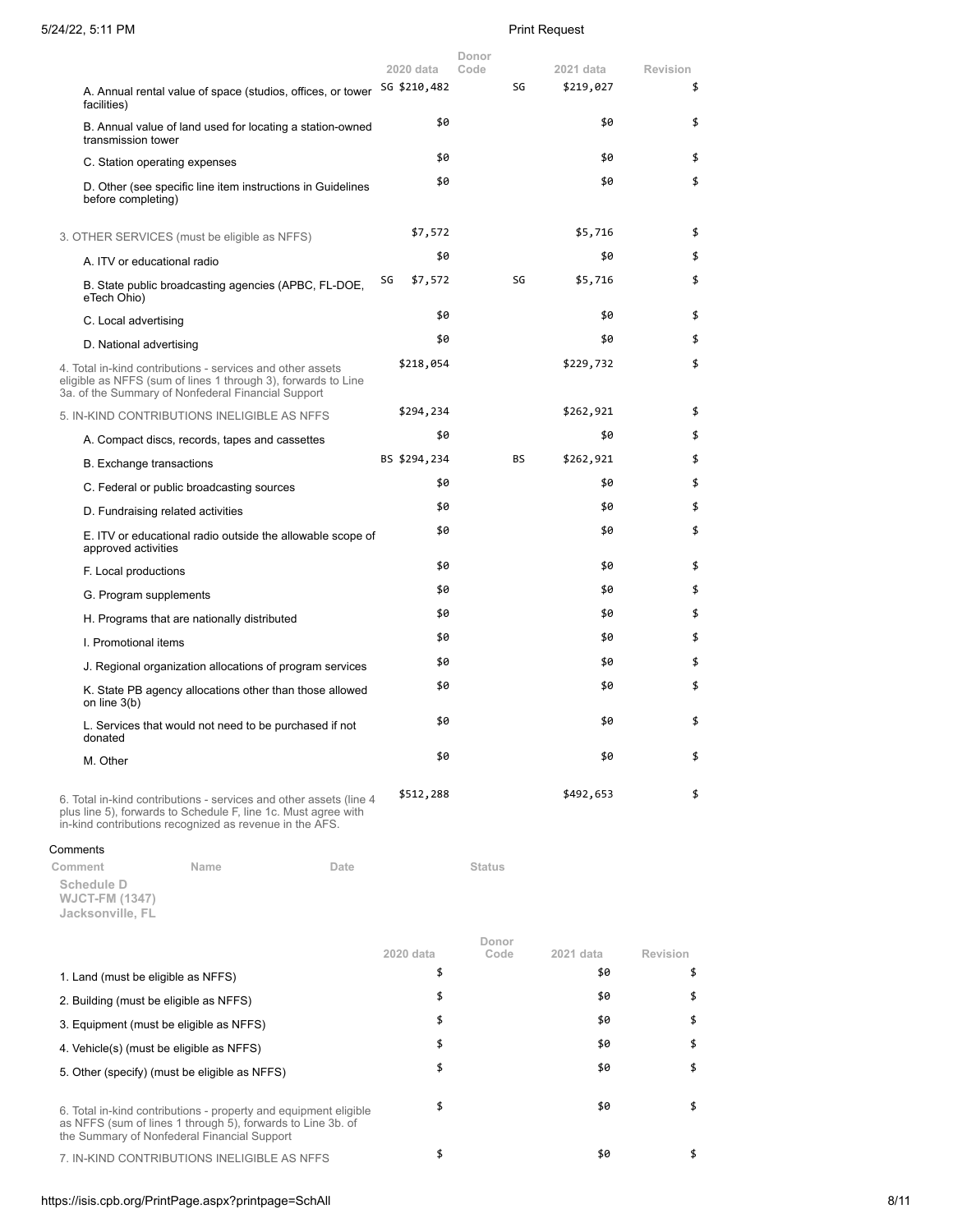| 5/24/22, 5:11 PM                                                                                                                                                                              | <b>Print Request</b> |                            |                 |  |
|-----------------------------------------------------------------------------------------------------------------------------------------------------------------------------------------------|----------------------|----------------------------|-----------------|--|
|                                                                                                                                                                                               | 2020 data            | Donor<br>Code<br>2021 data | <b>Revision</b> |  |
| a) Exchange transactions                                                                                                                                                                      | \$                   | \$0                        | \$              |  |
| b) Federal or public broadcasting sources                                                                                                                                                     | \$                   | \$0                        | \$              |  |
| c) TV only—property and equipment that includes new<br>facilities (land and structures), expansion of existing<br>facilities and acquisition of new equipment                                 | \$                   | \$0                        | \$              |  |
| d) Other (specify)                                                                                                                                                                            | \$                   | \$0                        | \$              |  |
| 8. Total in-kind contributions - property and equipment (line 6)<br>plus line 7), forwards to Schedule F, line 1d. Must agree with<br>in-kind contributions recognized as revenue in the AFS. | \$                   | \$0                        | \$              |  |
| Comments                                                                                                                                                                                      |                      |                            |                 |  |
| Comment<br>Name<br>Date<br><b>Schedule E</b><br><b>WJCT-FM (1347)</b><br>Jacksonville, FL                                                                                                     | <b>Status</b>        |                            |                 |  |
| <b>EXPENSES</b><br>(Operating and non-operating)                                                                                                                                              |                      |                            |                 |  |
| <b>PROGRAM SERVICES</b>                                                                                                                                                                       | 2020 data            | 2021 data                  | Revision        |  |
| 1. Programming and production                                                                                                                                                                 | \$652,822            | \$1,266,337                | \$              |  |
| A. Restricted Radio CSG                                                                                                                                                                       | \$44,639             | \$49,816                   | \$              |  |
| <b>B. Unrestricted Radio CSG</b>                                                                                                                                                              | \$122,733            | \$134,891                  | \$              |  |
| C. Other CPB Funds                                                                                                                                                                            | \$75,000             | \$174,406                  | \$              |  |
| D. All non-CPB Funds                                                                                                                                                                          | \$410,450            | \$907,224                  | \$              |  |
| 2. Broadcasting and engineering                                                                                                                                                               | \$355,079            | \$356,820                  | \$              |  |
| A. Restricted Radio CSG                                                                                                                                                                       | \$0                  | \$0                        | \$              |  |
| <b>B. Unrestricted Radio CSG</b>                                                                                                                                                              | \$0                  | \$0                        | \$              |  |
| C. Other CPB Funds                                                                                                                                                                            | \$0                  | \$0                        | \$              |  |
| D. All non-CPB Funds                                                                                                                                                                          | \$355,079            | \$356,820                  | \$              |  |
| 3. Program information and promotion                                                                                                                                                          | \$40,136             | \$57,175                   | \$              |  |
| A. Restricted Radio CSG                                                                                                                                                                       | \$0                  | \$0                        | \$              |  |
| <b>B. Unrestricted Radio CSG</b>                                                                                                                                                              | \$0                  | \$0                        | \$              |  |
| C. Other CPB Funds                                                                                                                                                                            | \$0                  | \$0                        | \$              |  |
| D. All non-CPB Funds                                                                                                                                                                          | \$40,136             | \$57,175                   | \$              |  |
| <b>SUPPORT SERVICES</b>                                                                                                                                                                       | 2020 data            | 2021 data                  | Revision        |  |
| 4. Management and general                                                                                                                                                                     | \$284,870            | \$329,098                  | \$              |  |
| A. Restricted Radio CSG                                                                                                                                                                       | \$0                  | \$0                        | \$              |  |
| <b>B. Unrestricted Radio CSG</b>                                                                                                                                                              | \$0                  | \$0                        | \$              |  |
| C. Other CPB Funds                                                                                                                                                                            | \$0                  | \$0                        | \$              |  |
| D. All non-CPB Funds                                                                                                                                                                          | \$284,870            | \$329,098                  | \$              |  |
| 5. Fund raising and membership development                                                                                                                                                    | \$386,834            | \$235,754                  | \$              |  |
| A. Restricted Radio CSG                                                                                                                                                                       | \$0                  | \$0                        | \$              |  |
| <b>B. Unrestricted Radio CSG</b>                                                                                                                                                              | \$0                  | \$0                        | \$              |  |
| C. Other CPB Funds                                                                                                                                                                            | \$0                  | \$0                        | \$              |  |
| D. All non-CPB Funds                                                                                                                                                                          | \$386,834            | \$235,754                  | \$              |  |

6. Underwriting and grant solicitation <br>
\$369,214 \$761,676 \$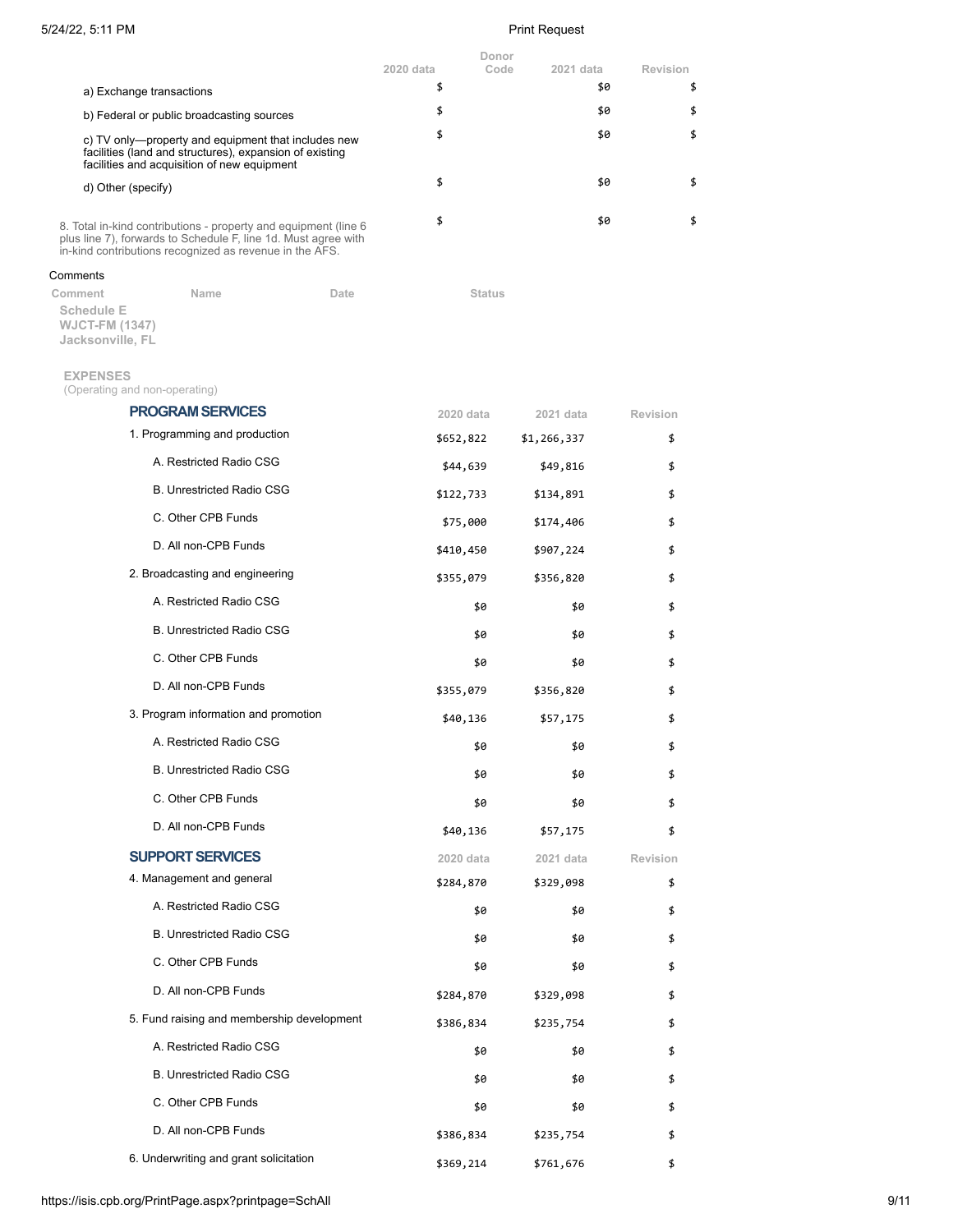| 5/24/22, 5:11 PM                                            |                                           |                                                                                                      | <b>Print Request</b> |             |             |                 |
|-------------------------------------------------------------|-------------------------------------------|------------------------------------------------------------------------------------------------------|----------------------|-------------|-------------|-----------------|
|                                                             |                                           | <b>PROGRAM SERVICES</b>                                                                              |                      | 2020 data   | 2021 data   | Revision        |
|                                                             |                                           | A. Restricted Radio CSG                                                                              |                      | \$0         | \$0         | \$              |
|                                                             |                                           | <b>B. Unrestricted Radio CSG</b>                                                                     |                      | \$0         | \$0         | \$              |
|                                                             |                                           | C. Other CPB Funds                                                                                   |                      | \$0         | \$15,500    | \$              |
|                                                             |                                           | D. All non-CPB Funds                                                                                 |                      | \$369,214   | \$746,176   | \$              |
|                                                             |                                           | 7. Depreciation and amortization (if not allocated to<br>functional categories in lines 1 through 6) |                      | \$0         | \$0         | \$              |
|                                                             |                                           | A. Restricted Radio CSG                                                                              |                      | \$0         | \$0         | \$              |
|                                                             |                                           | <b>B. Unrestricted Radio CSG</b>                                                                     |                      | \$0         | \$0         | \$              |
|                                                             |                                           | C. Other CPB Funds                                                                                   |                      | \$0         | \$0         | \$              |
|                                                             |                                           | D. All non-CPB Funds                                                                                 |                      | \$0         | \$0         | \$              |
|                                                             |                                           | 8. Total Expenses (sum of lines 1 to 7) must<br>agree with audited financial statements              |                      | \$2,088,955 | \$3,006,860 | \$              |
|                                                             |                                           | A. Total Restricted Radio CSG (sum of Lines<br>1.A, 2.A, 3.A, 4.A, 5.A, 6.A, 7.A)                    |                      | \$44,639    | \$49,816    | \$              |
|                                                             |                                           | B. Total Unrestricted Radio CSG (sum of Lines<br>1.B, 2.B, 3.B, 4.B, 5.B, 6.B, 7.B)                  |                      | \$122,733   | \$134,891   | \$              |
|                                                             |                                           | C. Total Other CPB Funds (sum of Lines 1.C,<br>2.C, 3.C, 4.C, 5.C, 6.C, 7.C)                         |                      | \$75,000    | \$189,906   | \$              |
|                                                             |                                           | D. Total All non-CPB Funds (sum of Lines 1.D,<br>2.D, 3.D, 4.D, 5.D, 6.D, 7.D)                       |                      | \$1,846,583 | \$2,632,247 | \$              |
|                                                             |                                           | <b>INVESTMENT IN CAPITAL ASSETS</b>                                                                  |                      |             |             |                 |
|                                                             |                                           | Cost of capital assets purchased or donated                                                          |                      | 2020 data   | 2021 data   | Revision        |
|                                                             |                                           | 9. Total capital assets purchased or donated                                                         |                      | \$66,211    | \$128,889   | \$              |
|                                                             |                                           | 9a. Land and buildings                                                                               |                      | \$2,183     | \$0         | \$              |
|                                                             | 9b. Equipment                             |                                                                                                      |                      | \$64,028    | \$68,591    | \$              |
|                                                             | 9c. All other                             |                                                                                                      |                      | \$0         | \$60,298    | \$              |
|                                                             |                                           | 10. Total expenses and investment in<br>capital assets (Sum of lines 8 and 9)                        |                      | \$2,155,166 | \$3,135,749 | \$              |
| <b>Additional Information</b>                               |                                           | (Lines 11 + 12 must equal line 8 and Lines $13 + 14$ must equal line 9)                              |                      |             |             |                 |
|                                                             |                                           |                                                                                                      |                      | 2020 data   | 2021 data   | <b>Revision</b> |
|                                                             |                                           | 11. Total expenses (direct only)                                                                     |                      | \$1,822,381 | \$2,514,207 | \$              |
|                                                             | 12. Total expenses (indirect and in-kind) |                                                                                                      |                      | \$266,574   | \$492,653   | \$              |
| 13. Investment in capital assets (direct only)              |                                           |                                                                                                      | \$66,211             | \$128,889   | \$          |                 |
| 14. Investment in capital assets (indirect and in-<br>kind) |                                           | \$0                                                                                                  | \$0                  | \$          |             |                 |
| Comments                                                    |                                           |                                                                                                      |                      |             |             |                 |
| Comment                                                     |                                           | Name                                                                                                 | Date                 | Status      |             |                 |
| The Black Church and<br>COVID Grant                         |                                           | Erin Moran                                                                                           | 2/23/2022            | Note        |             |                 |

**Schedule F WJCT-FM (1347) Jacksonville, FL**

|                        | 2021 data   | Revision |
|------------------------|-------------|----------|
| 1. Data from AFR       |             |          |
| a. Schedule A, Line 22 | \$3,472,393 | \$0      |
| b. Schedule B, Line 5  | \$0         | \$0      |
| c. Schedule C, Line 6  | \$492,653   | \$0      |
| d. Schedule D, Line 8  | \$0         | \$0      |

https://isis.cpb.org/PrintPage.aspx?printpage=SchAll 10/11